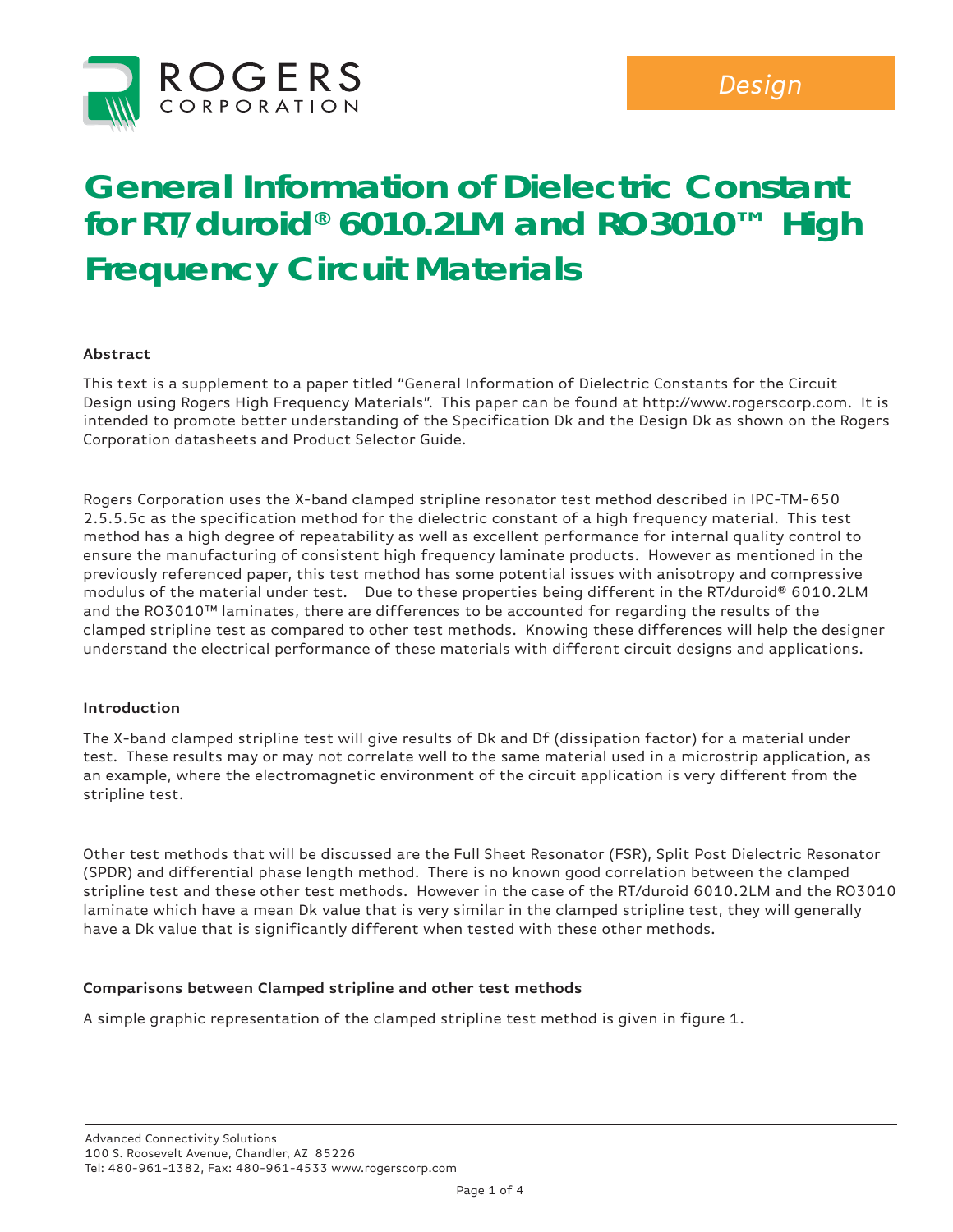

Figure 1. X-band clamped stripline resonator test showing dielectric material under test

The material under test is sandwiched between two clamping plates that are held under pressure. These plates act as the ground planes for the clamped stripline structure. The resonator circuit is relatively thin, designed to be loosely coupled (gap coupled) and the element is 2 wavelengths, in physical length, at 10GHz for a particular material. The electric fringing fields in the gap coupled area are where the concern for X-Y plane anisotropy can be an issue.

Another factor affecting the test is how well the sample under test will conform to the resonator circuit image. The copper circuit image on the resonator circuit has some height above the substrate. If the material under test is very rigid then it will not conform around the resonator circuit features as well and more entrapped air will cause the Dk value to differ. A very soft material (low compressive modulus) conforms quite well to the circuit image with minimal amount of entrapped air. The copper surface roughness also has an effect. The material under test had been laminated as a copper clad laminate and then all of the copper etched off prior to this test. The mirror image of the copper surface roughness is now the substrate surface roughness. When a copper is used which has a rougher surface this will translate to more surface area of the material under test. More surface area has the potential to have more entrapped air which can lower the reported Dk value. However, in the case of the materials discussed in this paper, they are relatively soft and the surface topology can compress when tested under pressure and the effects of the copper roughness are lessened. Also the two materials discussed here use the same copper so any reported Dk differences of these materials are not typically due to the copper effect.

Another test method that is often used is IPC-TM-650 2.5.5.6 Full Sheet Resonance test. This method does not have the issue of entrapped air or sensitivity to anisotropic material properties, as does the stripline test. This method uses the copper clad laminate as a parallel plate waveguide and determines the dielectric constant from resonant peaks established by standing waves corresponding to the physical size of the laminate. These standing waves typically occur at low frequencies due to the size of the panel under test.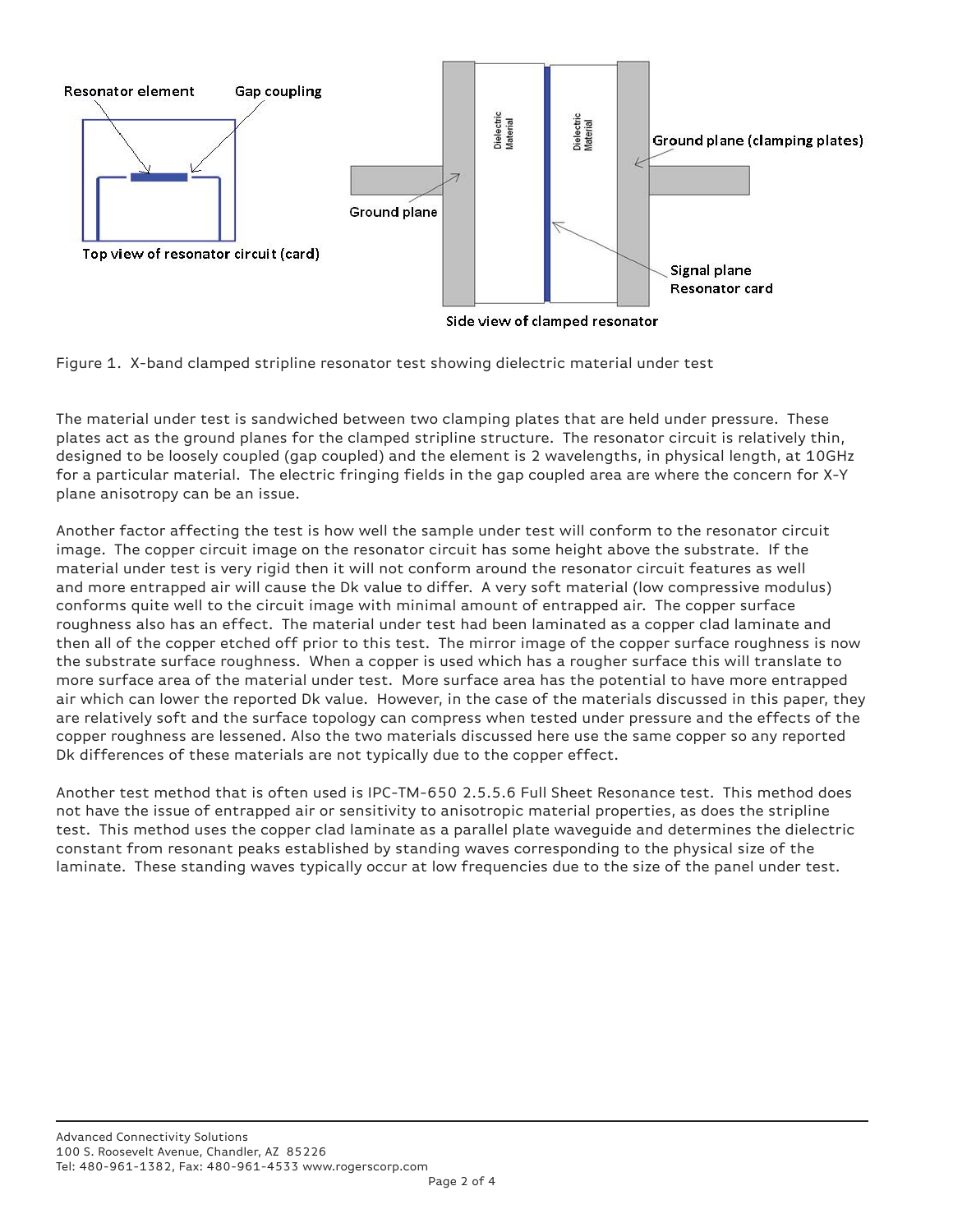Therefore the FSR test is usually considered a low frequency test, which evaluates the Dk properties of the laminate in the Z axis (thickness axis) only. A graphic representation of this test method is shown in figure 2.





The clamped stripline resonator mostly tests the Z axis of the material as well; however the gap coupling in the stripline test can be sensitive to X-Y plane electrical properties.

Most PTFE materials which have a lower Dk value do not have significantly different electrical properties in the Z axis versus the X-Y plane. Or in other words, they are not significantly anisotropic for Dk properties. By the nature of what is used to raise the Dk in PTFE materials to a higher value, there is a pronounced anisotropic effect with higher Dk PTFE materials.

When comparing test data of the RT/duroid 6010.2LM and the RO3010 laminate, one will find that the mean Dk value of these materials in the stripline test (Specification Dk) is very similar and is around 10.2. However when the same materials are tested in the FSR test, there is a significant difference in the Dk value. There are multiple causes for this phenomenon. One issue is that the Dk value for the X-Y plane of the RT/ duroid 6010.2LM is much higher than the X-Y plane Dk of RO3010 laminate. This difference will have no effect on the FSR test results, however it will have an effect on the stripline test to raise the reported Dk value. A balancing effect for the RT/duroid 6010.2LM for the Dk value in the stripline test is the fact that it has a higher compressive modulus and therefore it has more entrapped air. The entrapped air lowers the Dk value which offsets the rise due to the anisotropic effect. The FSR test is not affected by the X-Y plane Dk differences as well as the compressive modulus differences between the two materials, whereas these differences do impact the results of the stripline test.